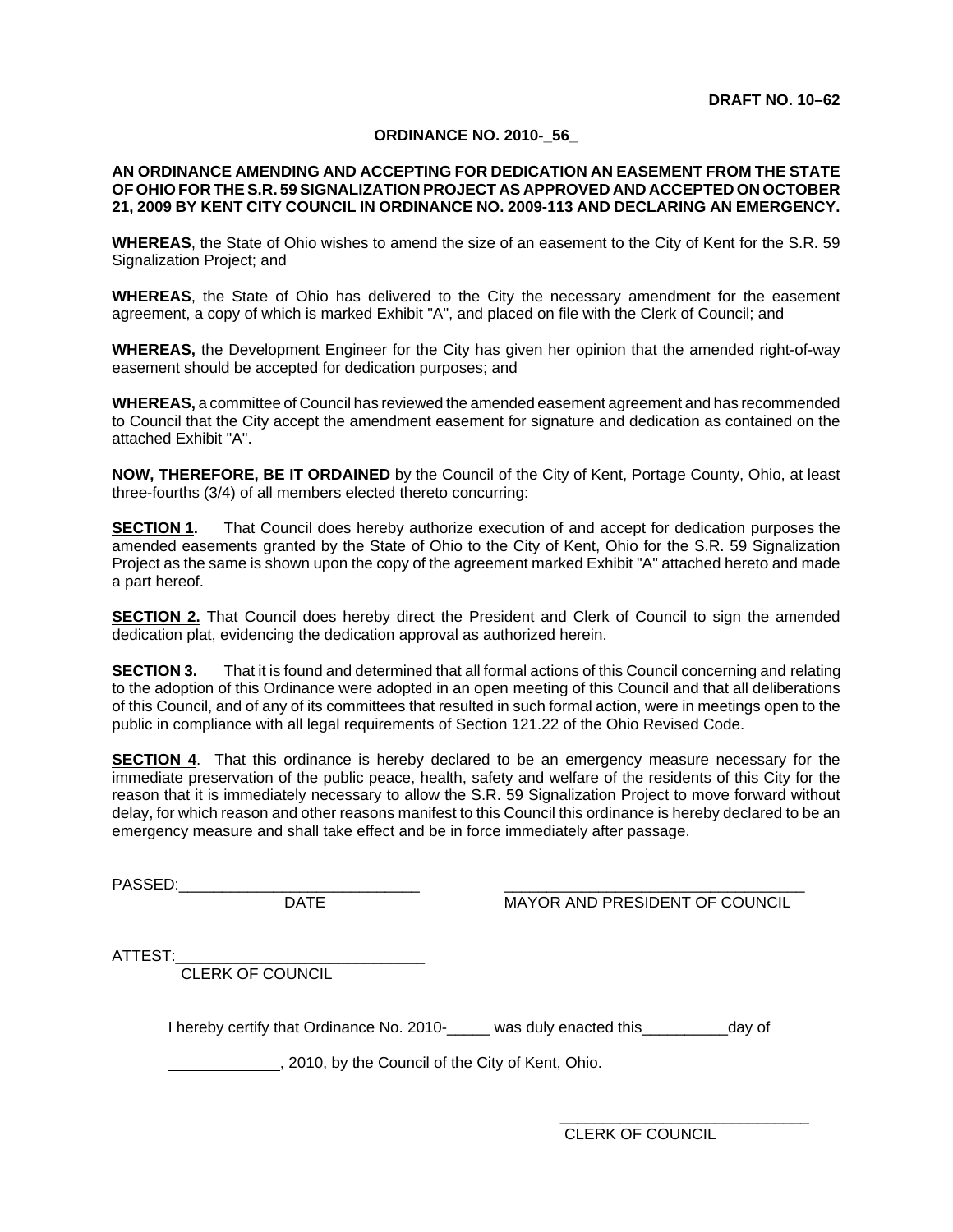## AMENDMENT TO STATE OF OHIO EASEMENT

IT IS HEREBY MUTUALLY AGREED BY and between the Department of Administrative Services (hereinafter referred to as the "Grantor"), whose address is 4200 Surface Road, Columbus, Ohio 43228. Kent State University (hereinafter referred to as the "Agency"), and the City of Kent (hereinafter referred to as the "Grantee"), whose address is 217 East Summit Street, Kent, Portage county, Ohio 44240, that a certain State of Ohio Easement ("Easement") dated November 30, 2009 be amended as follows:

Effective May 1, 2010, the Legal Description and Exhibit A of the Easement shall be amended to include the following:

PARCEL 6-U-2 POR-59-1.27 **EASTMENT FOR UTILITY PURPOSES** IN THE NAME AND FOR THE USE OF THE CITY OF KENT, PORTAGE COUNTY, OHIO

The following described easement shall serve the purposes of traffic signal system utility operations and maintenance by the City of Kent. It shall be utilized by authorized City of Kent personnel or agents to assure safe, efficient, and continuous operations of its traffic signal system.

Situated in the State of Ohio, County of Portage, City of Kent, being in Township Lot 23, Township 3 North, Range 9 West, and also being on the right side of the centerline of right of way of State Route 59 (E. Main Street), as shown on a Right of Way Acquisition Plat made in 2009, for the City of Kent titled "POR-59-1.27" and bounded and described as follows:

COMMENCING at a deflection point in the southerly right of way line of said State Route 59 (E. Main Street) South 00 degrees 30 minutes 29 seconds East, 45.00 feet from an iron pin in monument box found at the intersection of the centerlines of Said State Route 59 and Luther Lane (State Route 59 Station 135+73.88), said point being 45.00 feet right of Station  $135 + 73.88$ 

- 1. thence North 89 degrees 27 minutes 04 seconds East a distance of 71.16 feet, along said existing southerly right of way line to a point 45.00 feet right of Station 136+45.00;
- 2. thence South 00 degrees 32 minutes 56 seconds East a distance of 10.00 feet to a point 55.00 feet right of Station 136+45.00, said point being the TRUE POINT OF **BEGINNING:**
- 3. thence South 00 degrees 32 minutes 56 seconds East a distance of 10.00 feet to a point 65.00 feet right of Station 136+45;
- 4. thence South 89 Degrees 28 minutes 56 seconds West a distance of 32.00 feet to a point 64.98 feet right of Station 136+13.00:
- 5. thence North 00 degrees 32 minutes 56 seconds West a distance of 9.98 feet to a point 55.00 feet right of Station 136+13.00;
- 6. thence North 89 degrees 27 minutes 04 seconds East a distance of 32.00 feet, to the TRUE PONT OF BEGINNING.

The above described area is contained within Portage County Auditor's Permanent Parcel Number 17-23-00-00-001.000 and contains a gross take of 0.007 acres more or less.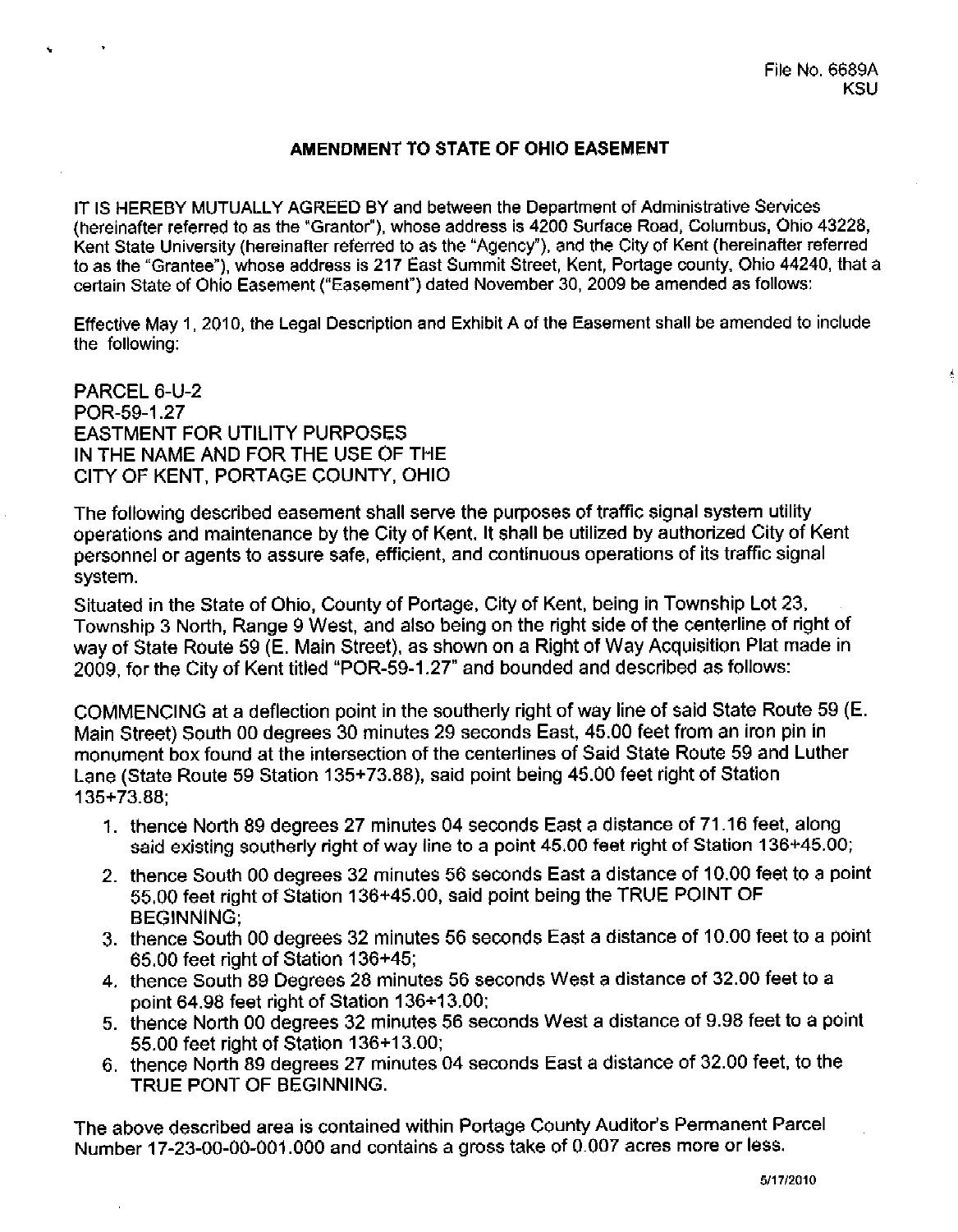This description was prepared by James A. Broadway, Professional Surveyor Number 6909 of The Mannik & Smith Group, on February 10, 2010.

 $\ddot{\phantom{0}}$ 

This description is based on a survey made in 2006 by the Mannik & Smith Group under the direction and supervision of Jon D. Bruner, Professional Surveyor Number 7098.

Grantor claims title by Deed Volume 221, Page 406 and Decd Volume 320, Page 229, Portage County Recorder's office.

The bearings are based on the Ohio State Plane Coordinate System, North Zone, and North American datum of 1983 (1986 Adjustment) as established from a GPS survey tied to a network of control monuments established by the City of Kent.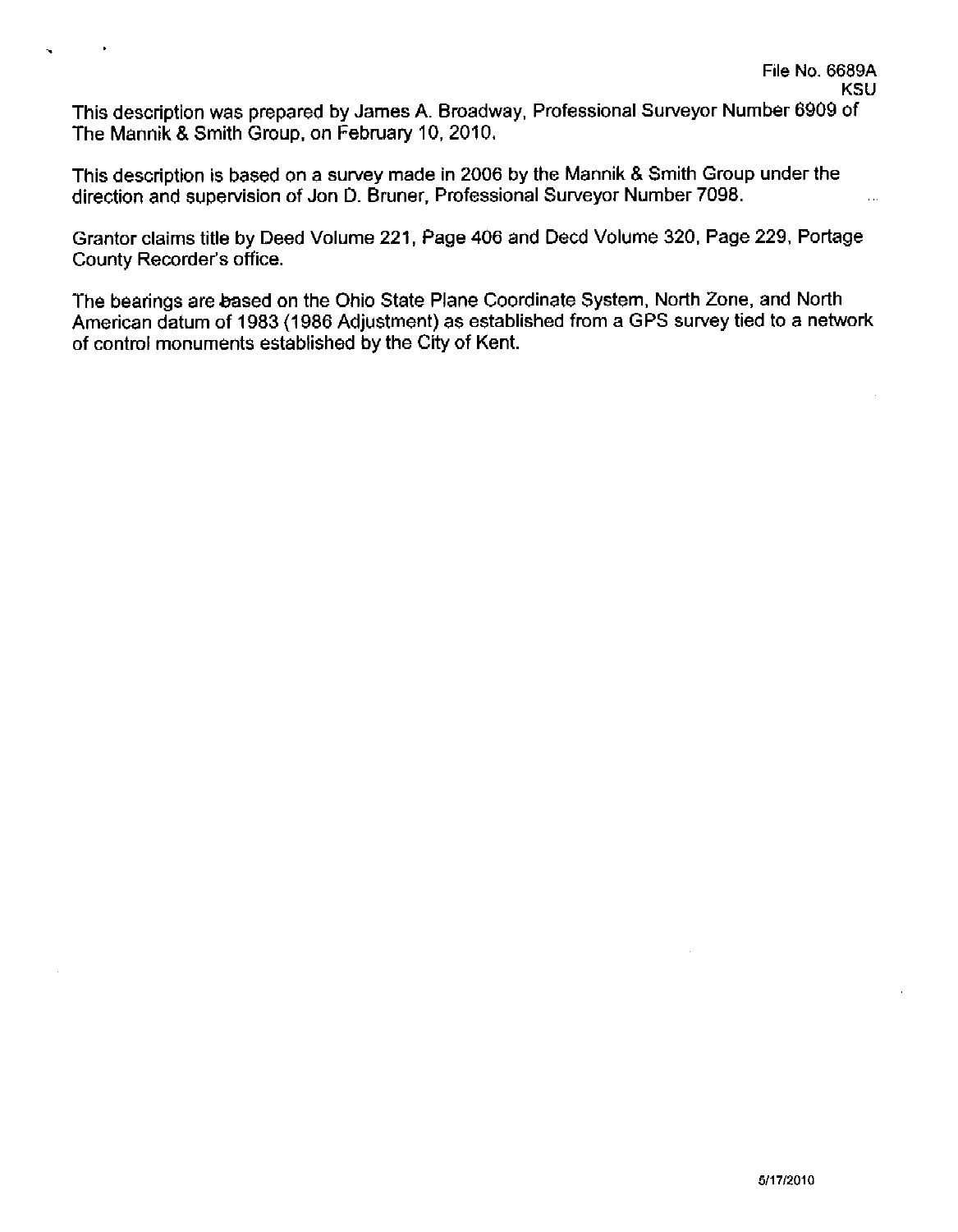### File No. 6689A **KSU**





5/17/2010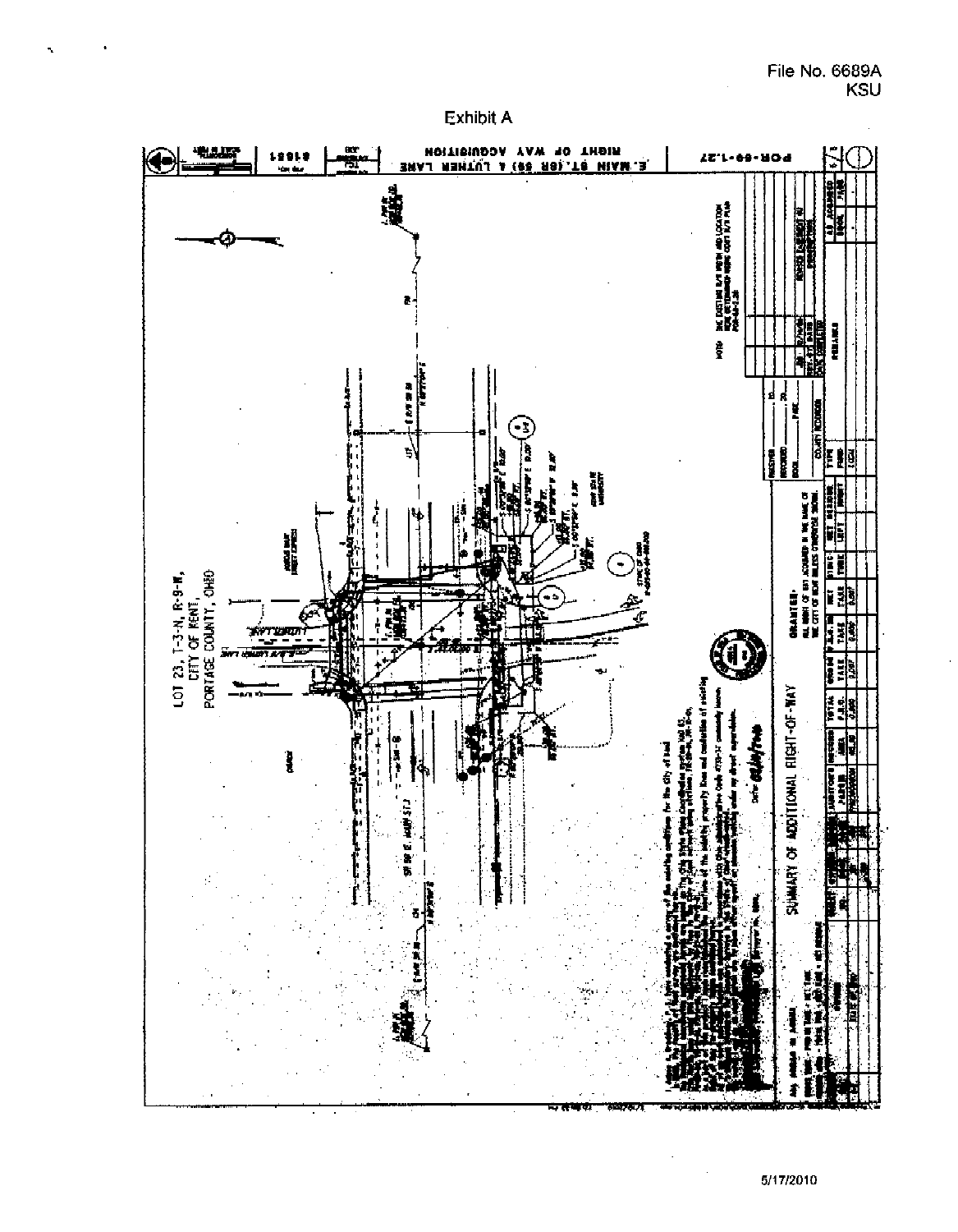All other terms and provisions of said easement shall remain unchanged.

The terms of the within Amendment to State of Ohio Easement are accepted and agreed to by Kent **State University.** 

k,

 $\ddot{\phantom{a}}$ 

By: Gregg S. Floyd, Vice President for Finance and Administration

 $\bar{z}$ 

\_\_\_\_\_\_\_\_ Date: \_\_\_\_\_\_\_\_\_\_\_\_\_\_\_\_\_\_\_\_\_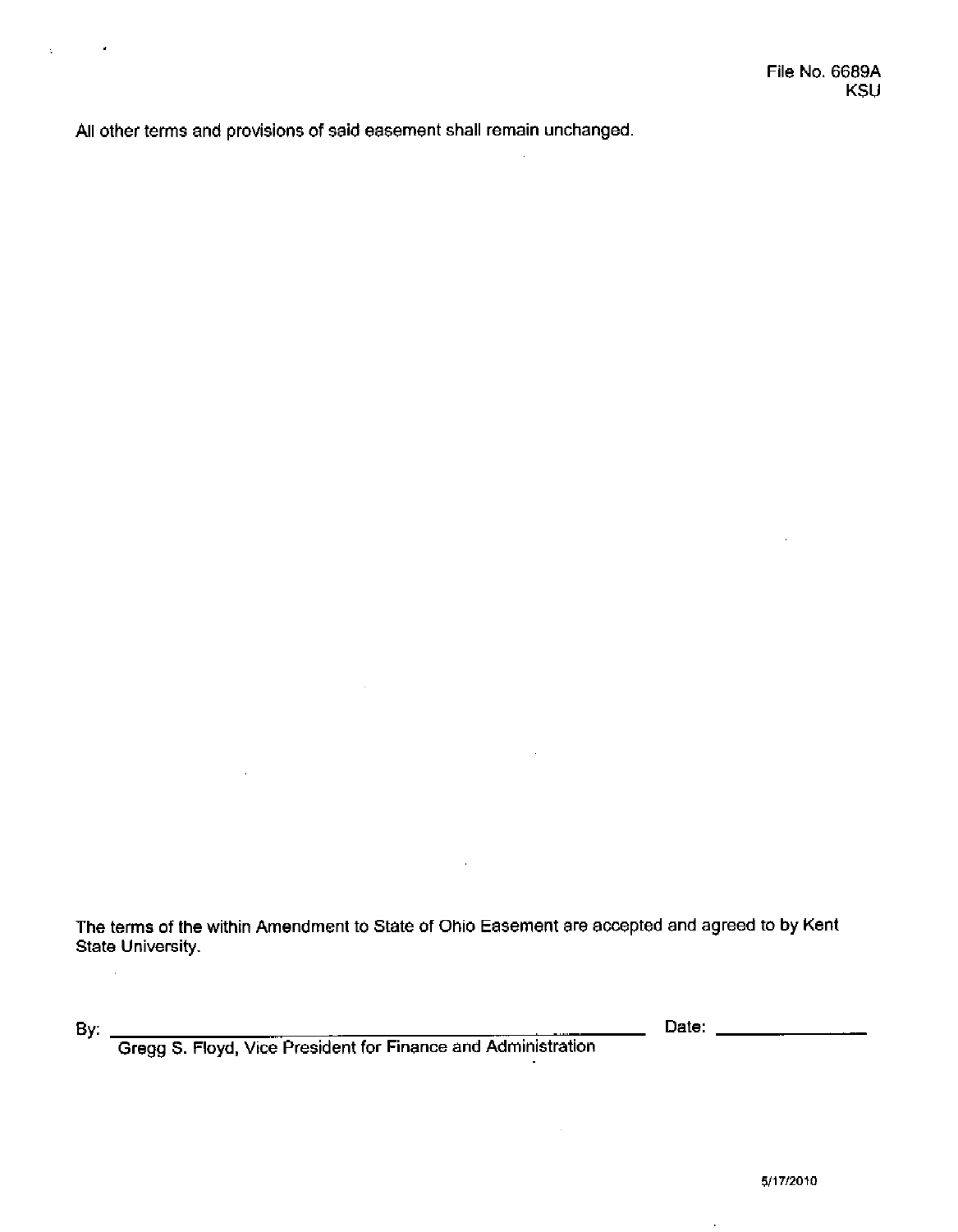IN WITNESS WHEREOF, the parties hereto have caused this Amendment to State of Ohio Easement to be executed by their duly authorized representatives effective the date first written above.

> **GRANTOR** THE STATE OF OHIO

By:

TED STRICKLAND Governor of Ohio

By: The contract of the contract of the contract of the contract of the contract of the contract of the contract of the contract of the contract of the contract of the contract of the contract of the contract of the contra

Director of Administrative Services or **Signatory Designee** Statutory Agent, RC 123.01(A)(9)

**ACKNOWLEDGMENT** 

State of Ohio, Franklin County, ss:

executed for and on behalf of the Department of Administrative Services, acting on behalf of the State of Ohio, that the same is his/her own and the Department of Administrative Services' voluntary act and deed and that he/she is duly authorized to enter into said document for and on behalf of the Department of Administrative Services.

> Notary Public, State of Ohio

**APPROVED AS TO FORM: Ohio Attorney General** 

By:

Date: the contract of the contract of the contract of the contract of the contract of the contract of the contract of the contract of the contract of the contract of the contract of the contract of the contract of the cont

Gary R. Taylor, Assistant Section Chief, Business Counsel

 $\mathcal{L}_{\mathcal{A}}$